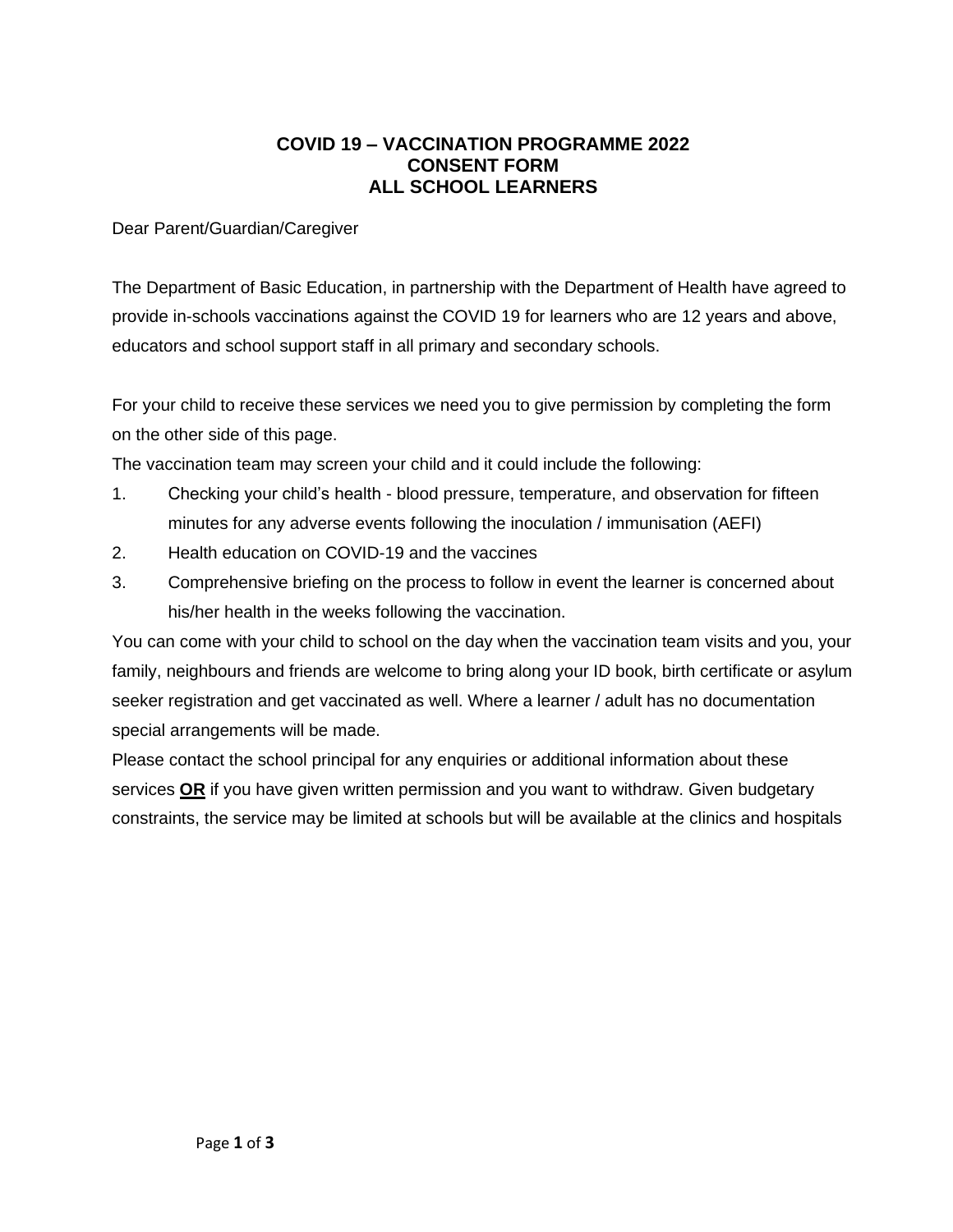## **Please return the completed form to the school tomorrow. PERMISSION/CONSENT FORM 2022 : COVID 19 VACCINATION SERVICE/S**

Parent/guardian/caregiver please **COMPLETE** the information on this form

Name of learner: \_\_\_\_\_\_\_\_\_\_\_\_\_\_\_\_\_\_\_\_\_\_\_\_\_\_\_\_\_\_\_\_\_\_\_\_\_\_ Grade: \_\_\_\_\_\_\_\_\_\_\_\_

ID No or LURITS No: \_\_\_\_\_\_\_\_\_\_\_\_\_\_\_\_\_\_\_\_\_\_\_\_\_\_\_\_\_\_\_\_\_\_\_\_\_ Age: \_\_\_\_\_\_\_\_\_\_\_\_\_\_

School Name: \_\_\_\_\_\_\_\_\_\_\_\_\_\_\_\_\_\_\_\_\_\_\_\_\_\_\_\_\_\_\_\_\_ Educ District:\_\_\_\_\_\_\_\_\_\_\_\_\_\_\_\_\_\_\_\_\_\_

## **A. PLEASE CROSS A BOX NEXT TO THE SERVICES YOU WANT YOUR CHILD TO RECEIVE**

I \_\_\_\_\_\_\_\_\_\_\_\_\_\_\_\_\_\_\_\_\_\_\_\_\_\_\_\_\_\_\_\_**give permission** for my child to receive the following:

Name: parent/guardian/caregiver

**YES NO Please cross YES or NO**

- O O Immunisation (Covid-19 for children 12 years or older)
- **O b Health check (mainly body temperature check and referral to clinic if needed)**
- **Education and counselling** (COVID-19, protecting themselves and about vaccination / vaccines)
- **B. Signature**

**\_\_\_\_\_\_\_\_\_\_\_\_\_\_\_\_\_\_\_\_\_\_\_\_\_\_\_\_\_\_\_ \_\_\_\_\_\_\_\_\_\_\_\_\_\_\_\_\_\_\_\_\_\_\_\_\_\_\_\_\_ Signature Parent/guardian/caregiver AND/OR Signature: Child, 12yrs & older**

**Date: \_\_\_\_\_\_\_\_\_\_\_\_\_\_\_ Tel/ Cell number for Parent/guardian/caregiver \_\_\_\_\_\_\_\_\_\_\_\_\_**

| C. THIS SECTION MUST BE COMPLETED, PLEASE CROSS YES OR NO IN THE BOX                                                                  |                                                                                                            |
|---------------------------------------------------------------------------------------------------------------------------------------|------------------------------------------------------------------------------------------------------------|
| Does your child have any health problems?<br>NoO YesO Do not know O                                                                   | Does your child have any allergies?<br>No O Yes O Do not know O<br>If yes, what is your child allergic to? |
| If yes: Is your child receiving treatment for the<br>health problem?<br>No O Yes O Do not know O                                      |                                                                                                            |
| Do you have a household member with COVID<br>19?<br>$No O$ Yes O<br>How many adults will be coming to the school to<br>be vaccinated? |                                                                                                            |

**Schools to keep all consent forms safe.**